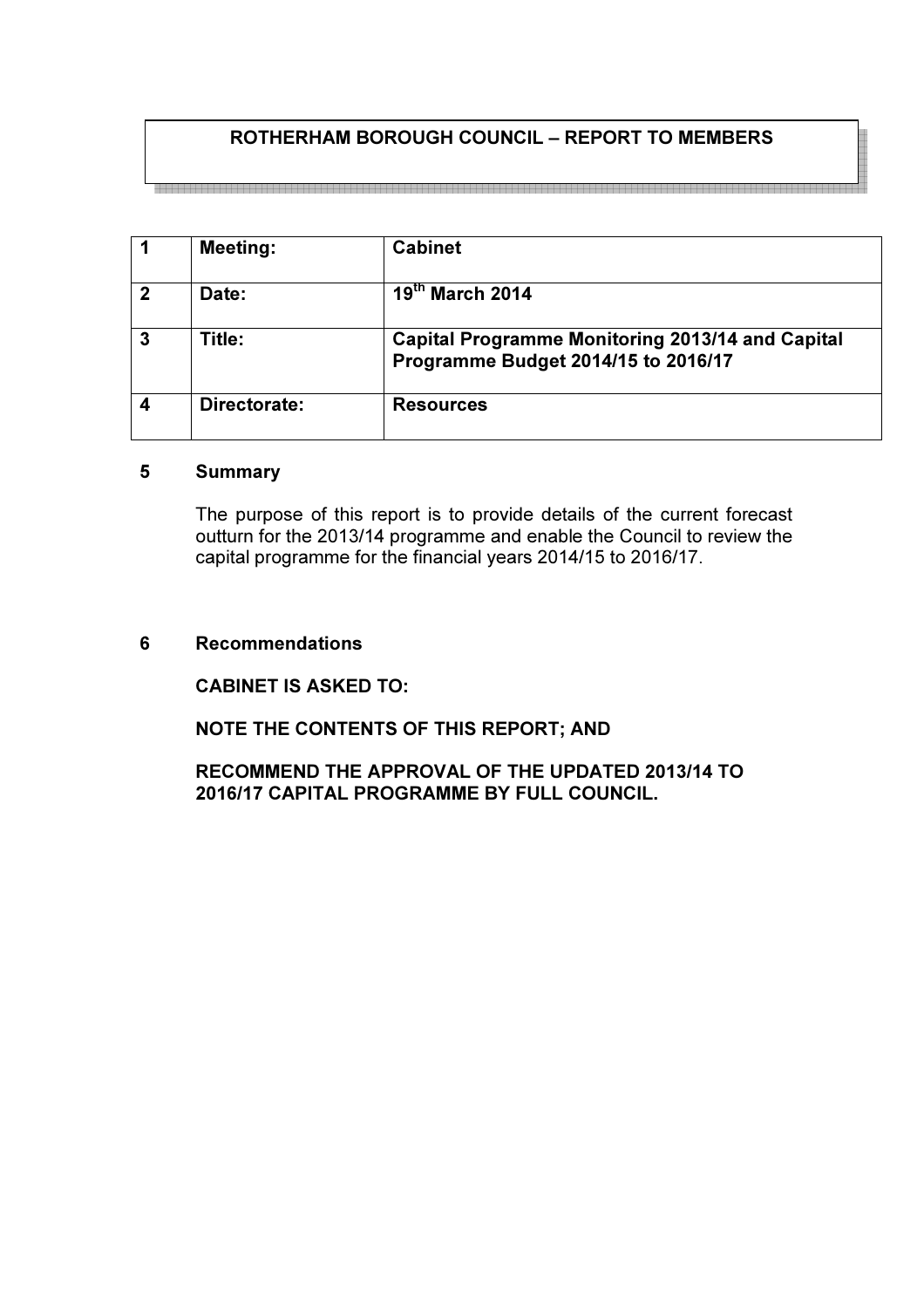# 7 Proposals and Details

## 7.1 Background - The Capital Programme 2013/14 to 2016/17

The budget process that led to the original Capital Programme for 2013/14 to 2016/17 ensured that the Council's capital investment plans were aligned with its strategic priorities and vision for Rotherham.

In order to maintain that strategic link, and make best use of the capital resources available to the Council, it is important that the programme is kept under regular review and where necessary revisions are made. This programme was initially reviewed in July 2013, following the finalisation of the 2012/13 outturn capital expenditure and financing, and has now been the subject of further reviews, the result of which is reflected in the Directorate summary table presented below. A detailed analysis of the programme for each Directorate is attached at appendices 1 to 4.

|                                                 | 2013/14<br><b>Revised</b><br><b>Estimate</b> | 2013/14<br><b>Variance</b><br>from<br>Last<br><b>Report</b> | 2014/15<br><b>Estimate</b> | 2014/15<br>Variance<br>from<br>Last<br><b>Report</b> | 2015/16<br><b>Estimate</b> | 2015/16<br>Variance<br>from<br>Last<br>Report | 2016/17<br><b>Estimate</b> | 2016/17<br>Variance<br>from<br>Last<br><b>Report</b> |
|-------------------------------------------------|----------------------------------------------|-------------------------------------------------------------|----------------------------|------------------------------------------------------|----------------------------|-----------------------------------------------|----------------------------|------------------------------------------------------|
| <b>Directorate</b>                              | £m                                           | £m                                                          | £m                         | £m                                                   | £m                         | £m                                            | £m                         | £m                                                   |
| Children & Young<br>People's Service            | 22.301                                       | $+1.193$                                                    | 11.143                     | $+0.195$                                             | 6.134                      | $-0.173$                                      | 3.084                      | $-0.173$                                             |
| Environment &<br>Development<br><b>Services</b> | 19.607                                       | $-5.365$                                                    | 22.019                     | $+7.780$                                             | 8.159                      | $+0.920$                                      | 1.200                      | $+0.550$                                             |
| Neighbourhoods<br>& Adult Services              | 33.017                                       | $-1.461$                                                    | 35.885                     | $+2.681$                                             | 28.014                     | 0.000                                         | 28.062                     | 0.000                                                |
| Resources                                       | 2.859                                        | $+1.022$                                                    | 1.380                      | $+0.423$                                             | 0.470                      | 0.000                                         | 0.470                      | 0.000                                                |
| <b>TOTAL</b>                                    | 77.784                                       | $-4.611$                                                    | 70.427                     | $+11.079$                                            | 42.777                     | +0.747                                        | 32.816                     | $+0.377$                                             |

## 7.2 Children and Young People's Services Capital Programme 2013/14 to 2016/17

The revised proposed spend for 2013/14 is £22.301m, with a further £20.361m of investment in the following years of the programme.

A copy of the current full programme is attached to this report at Appendix 1. Commentary on the main aspects of the programme and the nature of the spend is given below.

## Primary Schools

Spend on Primary Schools is expected to be £9.432m in 2013/14, with a further £9.124m of planned spend in 2014/15 to 2016/17. The major investments to note in this area are: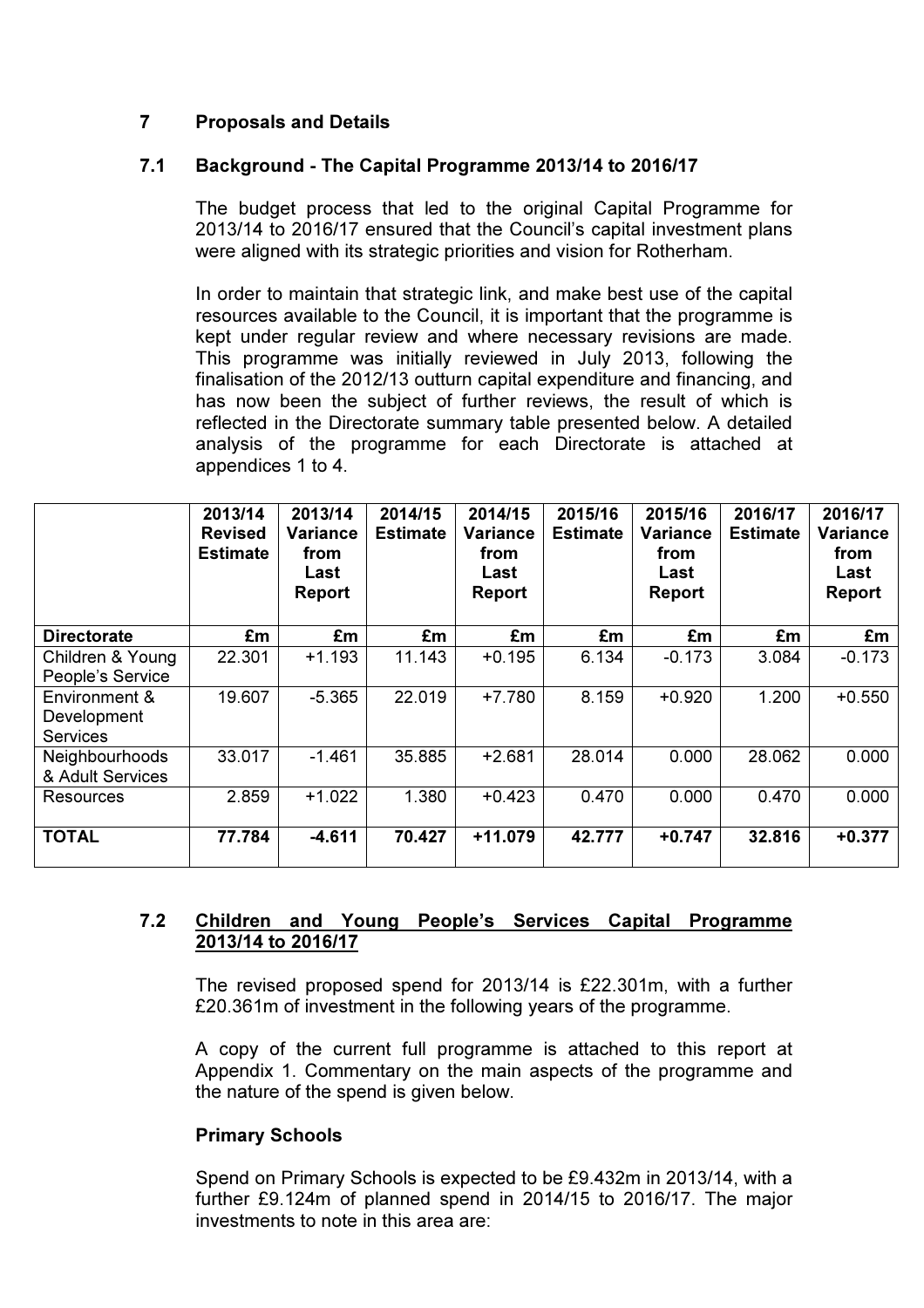- The extension and refurbishment at Maltby Lilly Hall Primary school is now complete (£2.070m in 2013/14). The work has created six new classrooms together with associated facilities and external play areas. Budget, previously expected to not be required, has had to be reinstated to enable the subsequent discovery of asbestos to be properly managed as well as delays to roofing works caused by the recent adverse weather conditions.
- Work to build five new classrooms was completed in December 2013 at Herringthorpe Infant and Junior Schools (£1.979m in 2013/14). However, external problems with a wall, drainage and paths during the build, together with a requirement for extra landscaping and furniture, has resulted in additional investment being necessary.
- The new 4 classroom block at Aston Hall Junior and Infant School (£0.899m in 2013/14) was completed in September 2013. Additional, unforeseen, landscaping was required to deal with the changes in level of the buildings.
- The extension to facilitate the expansion of Wath CE Primary School (£0.309m in 2013/14) has been able to progress quicker than previously expected, resulting in the schedule of works being brought forward. The project, which will also see the renovation of existing classroom and toilet areas is due to complete in August 2014.
- The tender price for work at Dalton Listerdale Junior & Infant School (£0.120m in 2013/14) was in excess of the original programme estimate. The project will see a permanent expansion of the school, creating a further four classrooms.
- The budget for Kiveton Park Meadows Junior School Expansion (£0.470m in 2013/14) has been increased to allow work to replace existing windows to be carried out at the same time as the expansion. This work was originally scheduled to be carried out as part of the Capitalised Minor Enhancement programme.
- Work to Badsley Moor Infants Reception (£0.012m in 2013/14) and the New Central Primary School (£0.035m in 2013/14) has not progressed as anticipated resulting in slippage into 2014/15.

## Secondary Schools

Spend on Secondary Schools is expected to be £7.936m in 2013/14 with a further £3.377m in the subsequent years. The most notable projects in this area are:

• Maltby Academy (£7.404m in 2013/14). The Council continues to have an interest in the buildings until finalisation of the proposed long term lease of the assets to the Academy and is providing professional and technical support for the project. The work is due to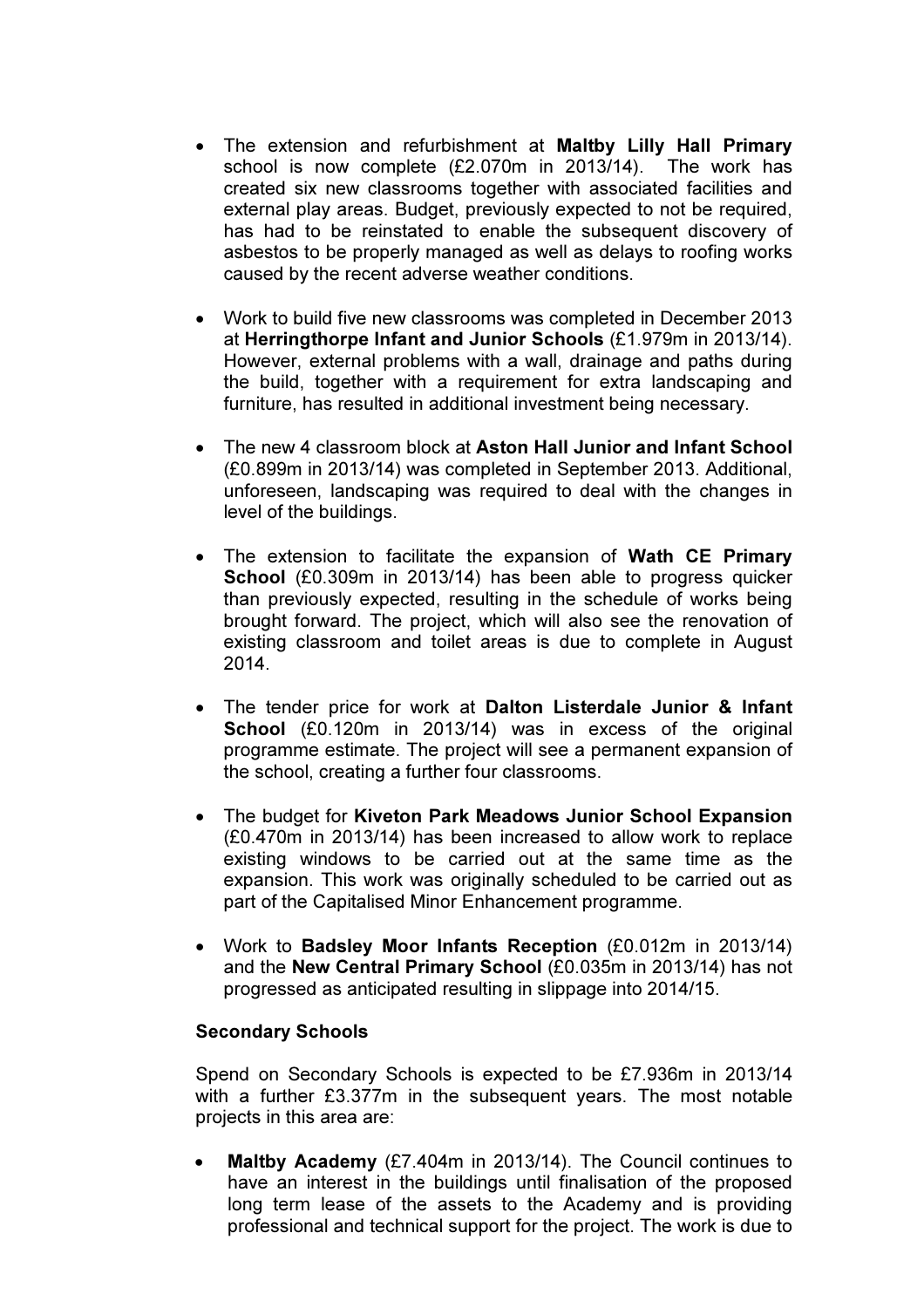complete in March 2014 but additional investment has been necessary to address asbestos related issues in the ground, which weren't covered by the contract agreement, and to facilitate additional works requested by the Academy, which they are funding.

• Work has commenced on the 18 block classroom extension at Wickersley School and Sports College (£0.200m in 2013/14). The work, which is required in order to address an increase in pupil numbers, is expected to complete in October 2014.

## Other Projects

The other major investments to note are:

- Using Government funding minor enhancement works are carried out at schools. The Capitalised Minor Enhancements programme in 2013/14 is now forecast to be £2.400m, those works will include:
	- o New kitchen lighting, ventilation and the replacement of a ceiling containing asbestos at Bramley Grange Primary School.
	- o Partial re-roofing work, toilet refurbishment and work to address damp issues at Harthill Primary.
	- o The replacement of windows at Roughwood and Kelford Schools.

A further £5.400m is due to be spent on similar schemes in the remaining years of this programme.

- Devolved Formula Capital Grant (DFCG) is paid annually to schools for them to use on small capital projects. In 2013/14 £1.572m is due to be spent with a further £1.902m to be allocated in subsequent years.
- Due to delays with the commencement of several schemes under the Property Adaptations programme (£0.659m in 2013/14), which delivers greater capacity in terms of fostering placement, some of the investment has had to be slipped into 2014/15.
- Similarly part of the investment in the Entitlement for Early Years Provision project (£0.242m in 2013/14), which will allow 2 year olds to take up free early education entitlement, has been moved into 2014/15 to reflect current scheme approvals and works.

# Environment and Development Services (EDS) Capital Programme 2013/14 to 2016/17

The revised proposed spend for 2013/14 is £19.607m with a further £31.378m of investment in subsequent years. A copy of the full programme is attached to this report at Appendix 2. Commentary on the main aspects of the EDS programme and the changes to planned spend are shown below: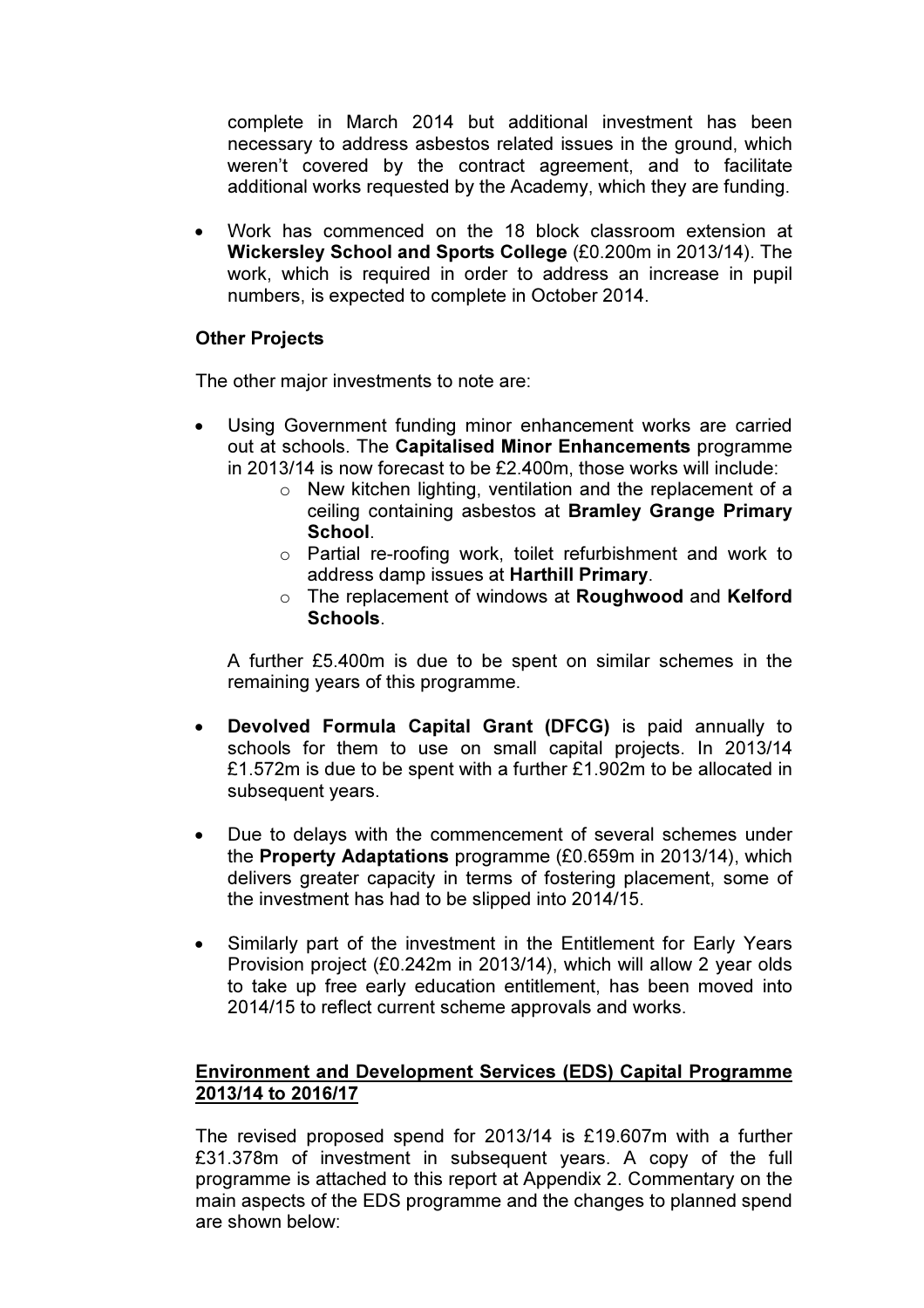### Culture and Leisure

The overall programme spend in 2013/14 is now expected to be £0.646m including the completed scheme at Barkers Park (£0.322m in 2013/14) which has delivered 8 team and 1 officials changing room, a disabled facilities unit and renewal of the drainage system.

Several schemes are now expected to slip into 2014/15:

- In view of the asbestos and re-wiring issues encountered during initial investigations at Wath Library, the building has been included in a full review of Wath town centre properties that are of similar construction. This review will determine whether the project should proceed in 2014/15.
- Brinsworth Parish Council is still seeking funding that will allow Brinsworth Library project to commence in 2014/15. Works to the building will see it extended to form a combined library and arts centre.
- The Borough's Library facilities (£0.081m in 2013/14). The refit work to the ground floor at Dinnington Library is now complete, including the service centre relocation. Similarly, work facilitating the movement of the customer service centre into Swinton Library is nearing completion. The remaining works will be completed pending a review of library facilities.
- A delay in obtaining preliminary approvals for the Rother Valley Country Park project (£0.003m in 2013/14) means that the works are not expected to commence until April 2014. This project will deliver a new classroom and cycle centre in the park.

In addition three new play area projects have been introduced to the programme at Alexandra Park, Aston (£0.001m in 2013/14), Gordon Bennett play area, Thurcroft (£0.011m in 2013/14) and Sanctuary Fields, North Anston (£0.015m in 2013/14). These grant funded projects will provide new safe play facilities in these localities.

## Highways

The Council's highways continue to be a priority for investment with £17.760m expected to be spent in 2013/14 and a further £21.835m invested over the next three years. The current Government funding programme comes to an end in 2014/15 with the next round of funding expected to be announced at the end of 2014. As a result the Council is unable to introduce any grant funded spend to the programme beyond 2014/15 at this time. The main areas of investment made in 2013/14 are:

• The A57 Improvement Scheme (£6.480m in 2013/14) is nearing completion with work to apply final tarmac layers, and install lighting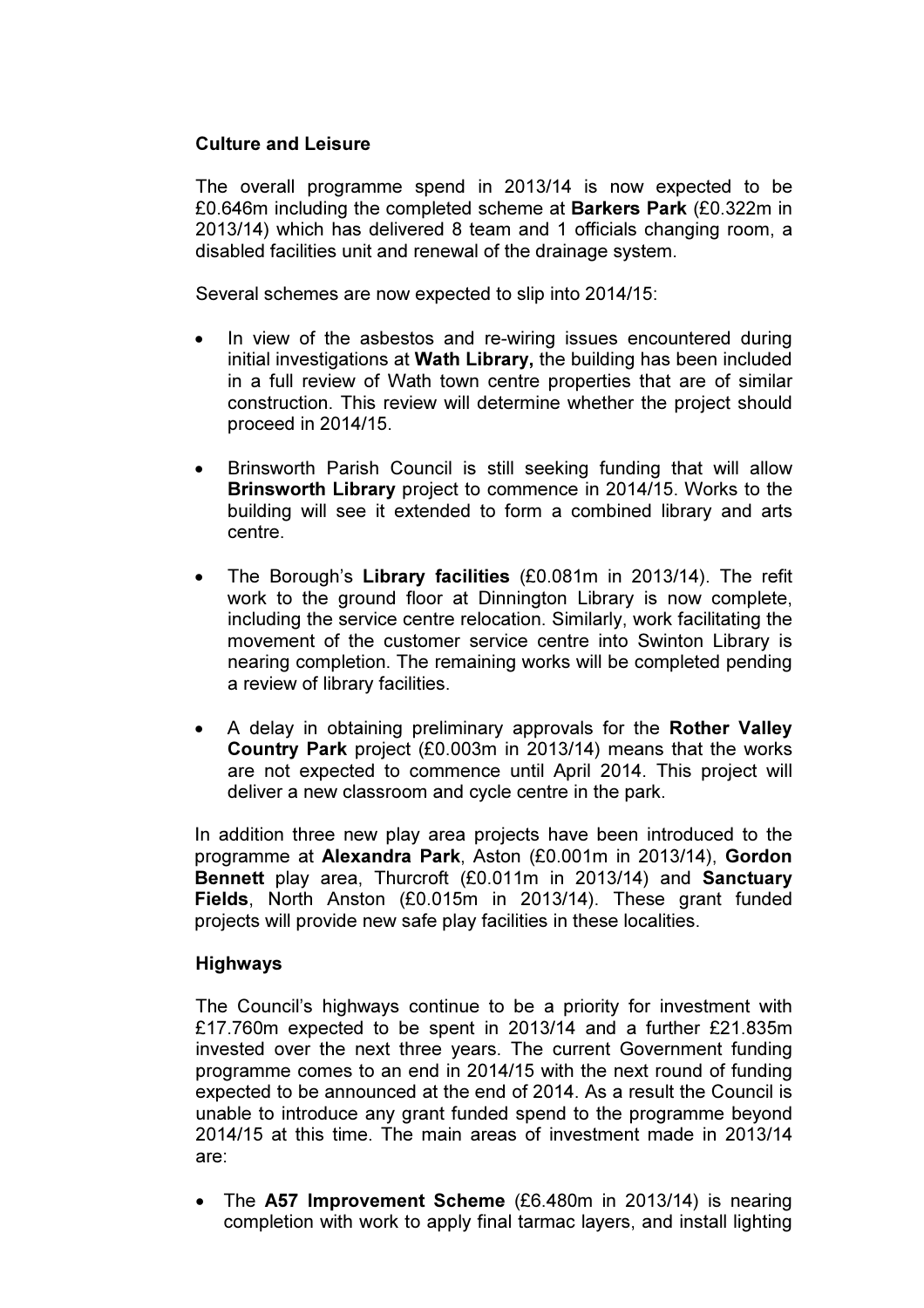and signals, scheduled to be completed early in 2014. It is now anticipated that compensation for land acquisition will not be agreed and paid until 2014/15 and planting mitigation works are to be delayed until such time as weather conditions permit.

- The LTP Integrated Transport Block (£2.028m in 2013/14). This funding stream will deliver a programme of schemes designed to address problems at identified accident black spots and investment in works that will promote walking, cycling and bus usage across the Borough. Delays in the acquisition of equipment and to statutory undertakings have meant some aspects slipping into 2014/15.
- The Highway Maintenance programme (£3.510m in 2013/14) will deliver many improvements to the Borough's road infrastructure, including carriageway resurfacing on; Worksop Road, Lindrick; Bawtry Road at Bramley; and Chapelfield Road, Thorpe Hesley. A proposed contribution (£0.500m in 2013/14) from this programme to the A57 scheme is not now required, allowing the funding to be used for future maintenance projects.
- The LSTF Main Bid (£0.996m in 2013/14) will deliver a number of schemes including:
	- o An off road cycle route from Queens Street, Swinton to Manvers.
	- o Surfacing of the canal towpath between Rotherham town centre and Sheffield city centre, in conjunction with Sheffield City Council.
	- o Investment in identified bus hotspots on the A633 Dearne corridor.

Protracted design and consultation periods have meant that much of what was intended to be delivered in the final quarter of 2013/14 will not now be done until the beginning of 2014/15.

• Anticipated spend on Other Highways Projects (£4.096m in 2013/14) has reduced in 2013/14 mainly due to slippage on the Pool Green Roundabout project, where design and construction was delayed to take account of the 2013 traffic flow survey, and Old Flatts Bridge, which has been re-profiled to avoid overlap with a Highways Agency pinch point scheme at junction 33 of the M1.

In addition a new invest to save scheme has been introduced (£0.550m per annum over the next 3 years) to install energy efficient residential street lighting into more areas.

#### Other investments

The Council will, in 2013/14, continued to invest in the Borough's infrastructure, in particular: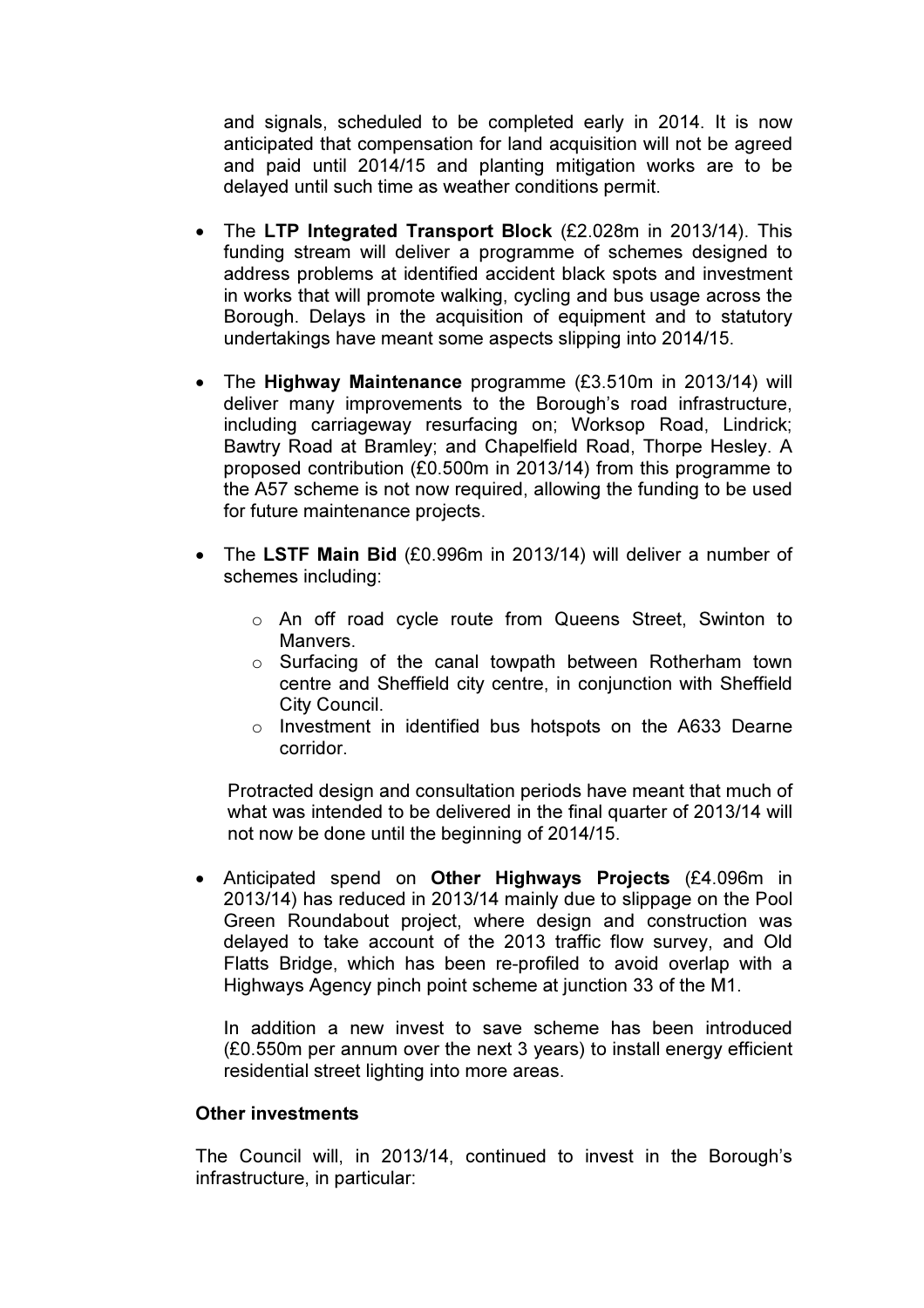- Rotherham Townscape Heritage Initiative (£0.286m in 2013/14) continues to deliver improvements to the town centre, investing in the renovation of shop frontages, structural works and roof replacements. The main construction works on the George Wright building, Essoldo building and 14a High Street, plus the investigative work on the Three Cranes building, are expected to be finished by the end of March. The remaining buildings, and the surrounding public realm, will be completed in 2014/15.
- Protracted negotiations over the Drainage Works on Don Street are on-going and works are not anticipated to commence until 2014/15.
- Two new flood alleviation schemes have been added to the programme. Wath upon Dearne Flood Alleviation Scheme (£0.240m in 2013/14), which will replace defective trash screens at the head of the culverted watercourses with more appropriately designed and maintained screens, and Aston, Aughton and Swallownest Phase 1 scheme (£0.027m in 2013/14) which will provide individual flood protection to thirty properties and replace defective screens at the head of the culverted water course.
- The Ancillary Services Building project (£0.177m in 2013/14) is continuing, with the focus in 2013/14 being the relocation of the York and Lancaster Regimental Museum. Work to improve customer access and the overall visitor experience is ongoing. The scheme will not now be completed until 2014/15 as problems with the original cabinet supplier mean they now have to be purchased from another source.
- Work on the Bailey House Renovation project (£0.050m in 2013/14) continues. Work is to be carried out to address issues which include the leaking plant room roof, the heating of offices and the replacement of fire doors. The intention is to then move services from both Station Road and Canklow Depots allowing those facilities to be closed. Due to preliminary delays the development will now be completed in 2014/15.
- Two new projects have been added to the programme:
	- o The Demolition of Former Council Offices (£0.294m in 2013/14) on Doncaster Gate will help enhance the value of the site for future disposal and mitigate ongoing maintenance and security costs.
	- o The Demolition of Kirk House (£0.050m in 2013/14). Since being declared surplus to requirements the building has been attracting anti-social behaviour and been the subject of vandalism. The work, which will make the site more attractive to developers, is almost complete.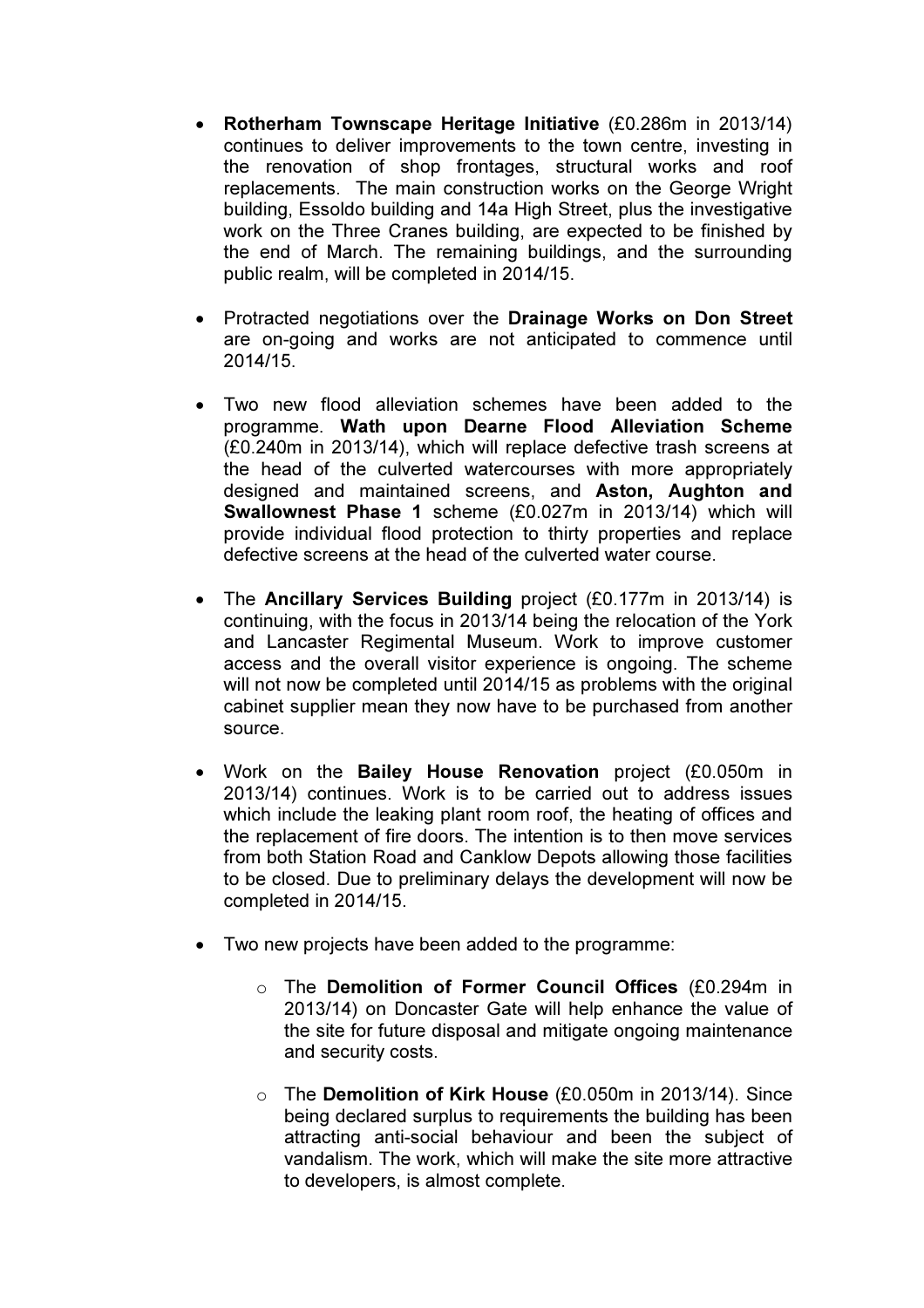• Town Centre Business Vitality Schemes (£0.019m in 2013/14). These schemes have had to be slipped into 2014/15 as it has been difficult to find small businesses that meet the qualifying criteria for these available grants.

# Neighbourhoods and Adults Services Capital Programme 2013/14 to 2016/17

The forecast spend for 2013/14 is £33.017m, with a further £91.961m planned in the remainder of the programme. A copy of the full revised programme is attached to this report at Appendix 3.

## Adult Services

The Service is expecting to spend £0.697m in 2013/14, the main projects being:

- The Assistive Technology scheme (£0.400m in 2013/14) will enable people requiring care support services to live independently within their own home through the purchase of telecare equipment. This equipment includes fall detectors and monitoring alarms.
- REWS (Rotherham Equipment and Wheelchair Service) Equipment (0.190m in 2013/14) – the purchase of equipment, after Occupational Therapist assessment, to support people within their own homes. Equipment will include a range of specialist bath and shower aids and mattresses and will be managed by Rotherham Foundation Hospital Trust.

In addition, the Parkhill Lodge Equipment scheme (£0.007m in 2013/14) is a new project that will buy a new hot water boiler, fridge, dishwasher and chairs for the residential care home.

## Neighbourhoods Services

For 2013/14 the Service is expected to spend £32.320m with a further £91.371m to be invested during the remaining period of the current programme.

A copy of the existing programme is attached to this report at Appendix 3 and the most notable items are detailed below.

Improving Council Housing & Housing Services - The programme for 2013/14 is now £26.496m which has reduced since the last report as several schemes have not progressed as anticipated and will now be carried out in 2014/15. Further information on those movements is included in the areas of the programme detailed below.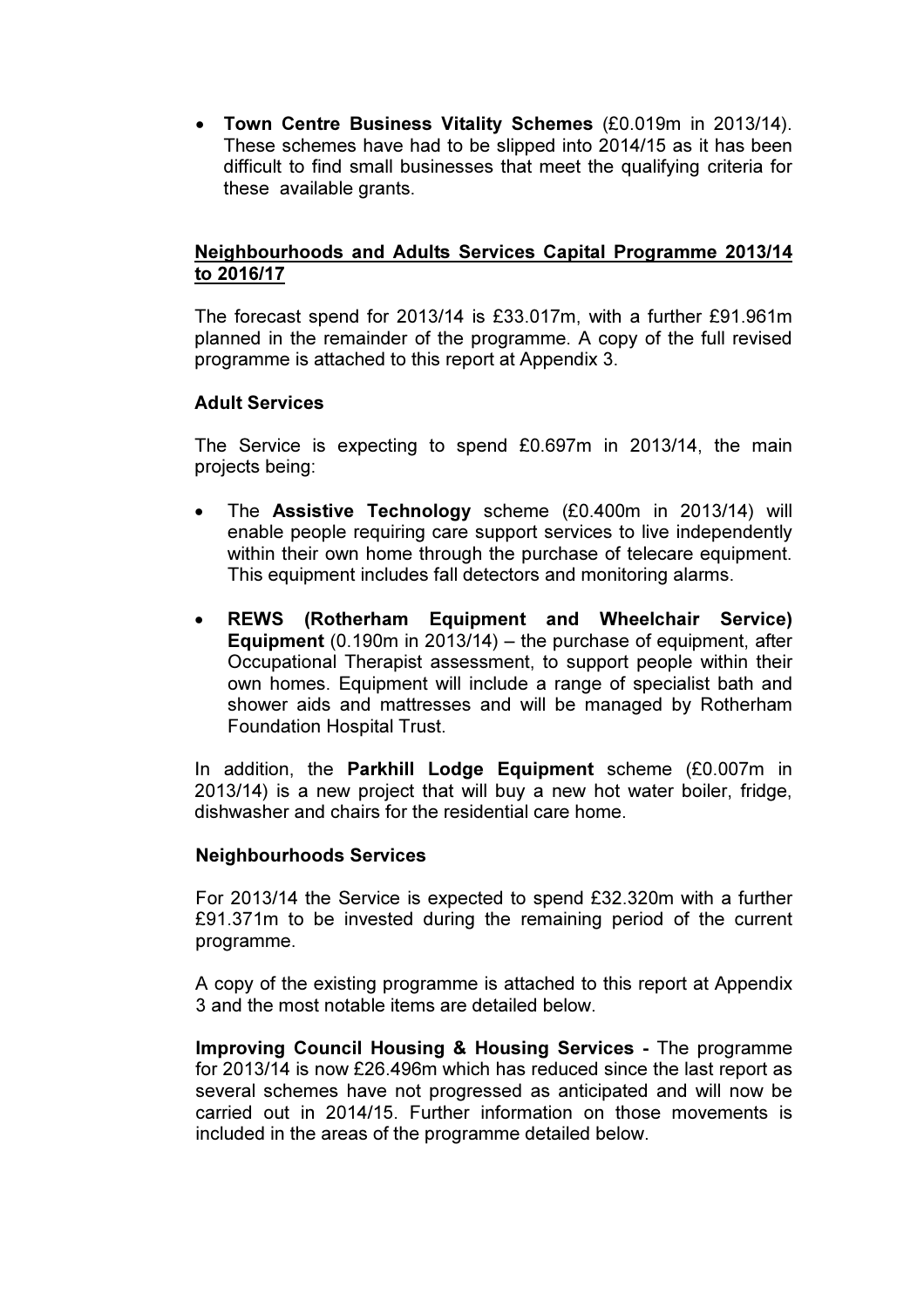Notable investments in this area are:

- Refurbishment Works (£13.500m in 2013/14) will be carried out to improve the quality of the housing stock both internally and externally across the borough. In 2013/14 the focus has been primarily on external works including replacement roofs, and replacement of fascias, soffits and rainwater goods. This investment has resulted in improvements to 1,669 properties this financial year. There has been some slippage in the programme due to the works taking longer than anticipated.
- **Environmental Works**  $(E1.373m)$  in 2013/14) schemes include improvements to parking, fencing and footpaths and the introduction of purpose built communal bin stores. Most notably, work is ongoing at Pike Road, Brinsworth, which is expected to be completed by the end of March 2014.

Also work is being undertaken at Briery Walk, Munsbrough where the removal of trees and bushes and the installation of new fencing will aid police surveillance and deter opportunities for crime.

Slippage of the Environmental Works programme is due to the rescheduling of works to Wharncliffe Flats so that all external improvements can be undertaken as one scheme rather than piecemeal over two years.

- The Decent Homes Void Programme (£1.819m in 2013/14) is ongoing with 185 major voids completed and re-let so far in 2013/14.
- The Replacement of Central Heating programme (£3.010m in 2013/14) aims to alleviate the revenue burden of the increasing number of repairs being carried out, by replacing the Ideal and Buderus boilers currently installed. A total of 592 new boilers have been fitted through the planned work programme.
- The Boundary Wall Treatments programme has slipped into 2014/15 as a result of delays in consultations with leaseholders and tenants on the improvement works to be undertaken and the costs to be recovered.
- The New Integrated Housing Management IT System (£0.080m in 2013/14) has experienced significant delays in implementation and is not now expected to be fully implemented until 2014/15.
- Non-traditional Investment (£1.841m in 2013/14). This is used to carry out the external refurbishment and insulation render works to non-traditional properties. Investment has been made in 377 nontraditional dwellings in Wath, Rawmarsh, East Dene and Whiston.
- A new scheme of works has been added to the programme which, in 2014/15, will see improvements to the lighting, fire safety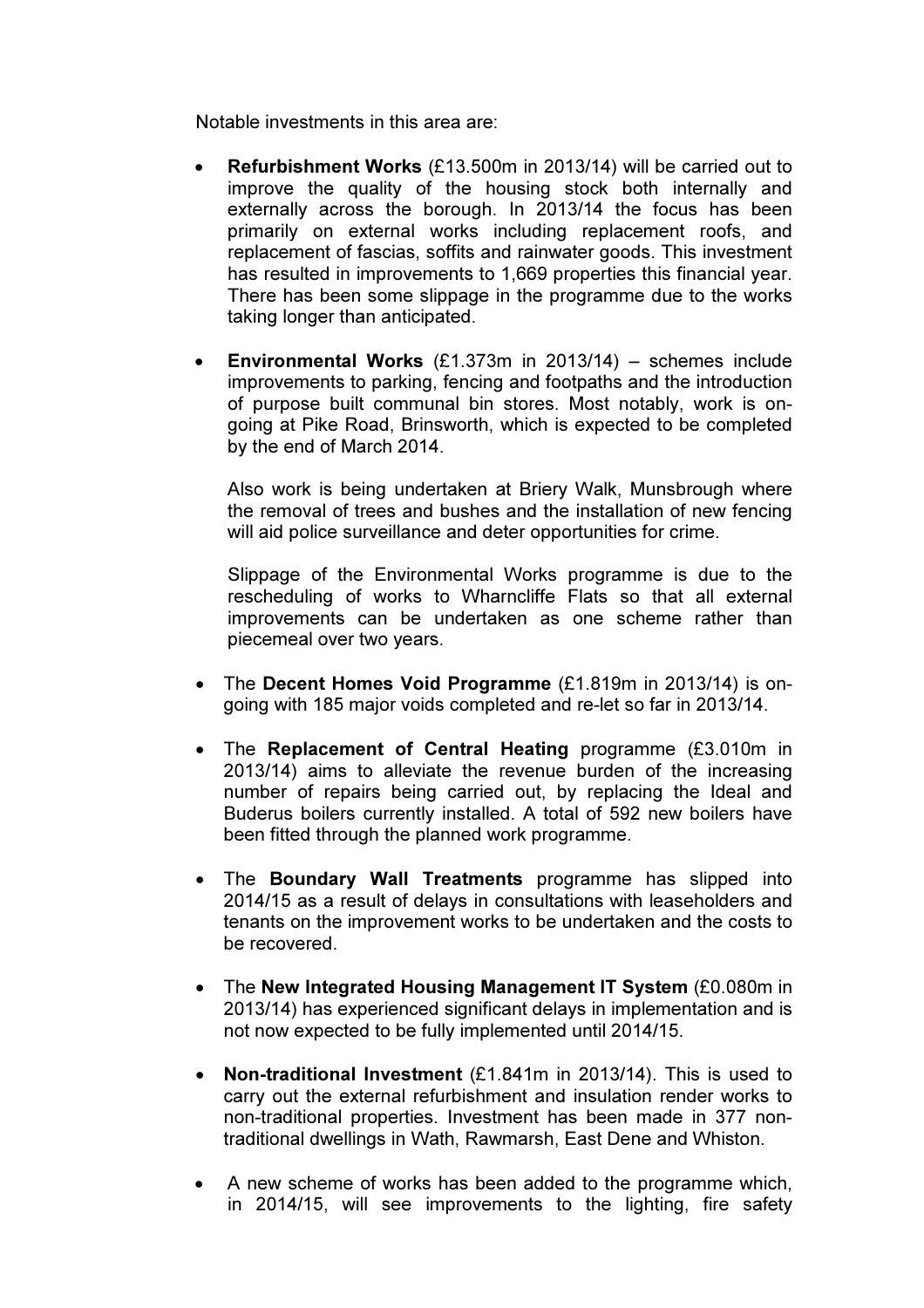equipment and heating in Sheltered Housing Communal Areas (£0.100m in 2014/15).

Fair Access To All: Disabled Adaptations (£3.947m in 2013/14) – the budget for private adaptations has been increased so that contractors can increase the volume of work undertaken thereby reducing the backlog of these demand-led works from four to three months. There has been some slippage on the public adaptations as the long lead-in time to commence works will mean that recent referrals will not be started until 2014/15.

Investment into Neighbourhood Regeneration & Renewal (£1.407m in 2013/14) has continued with the most notable projects being:

- **Canklow Phase 1 & 2** (£0.210m in 2013/14) is a programme of activity to regenerate the Warden Street/Canklow Road area of Canklow. The project has focused on demolition, buyback and refurbishment of public and private sector properties in the area. Some slippage of the scheme has occurred due to protracted negotiations with private homeowners over the purchase of their properties.
- Bellows Road, Rawmarsh, Service Centre Clearance (£0.455m in 2013/14) aims to construct both new shops new housing units in the area. Work to reinstate a telecommunications mast is on-going, as is the decant of tenants from the old to the new units. Negotiations continue with the developer over the relocation of the mast and, as a consequence, part of the programme will slip into 2014/15.
- Garage Site Investment (£0.500m in 2013/14) which will see the renovation of a number of garage sites across the Borough, making them safe and secure for use. This project has now been extended into 2014/15.
- The Fuel Poverty Vulnerable People project (£0.220m in 2013/14) will deliver low cost energy efficiency improvements to private sector households in areas of the Borough with high levels of fuel poverty. Phases 1 and 2 will be completed by year end and will have delivered improvements to 188 properties. The service is to obtain approval from the Department of Energy and Climate Change to extend the scheme into 2014/15 and deliver a further two phases, with the next one covering Wentworth and Harley.

Neighbourhoods Improvements Non-HIP Programme (£0.470m in 2013/14) – the majority of the spend in this area will be on the Landfill Sites (£0.458m in 2013/14) where work is continuing to improve the gas/leachate systems and restore the land in order to make the sites safe. Work at Maltby, Droppingwell, Kiveton Park and Rawmarsh will all be completed by the end of March 2014, while others, in Greasbrough and Wath, will be completed in 2014/15.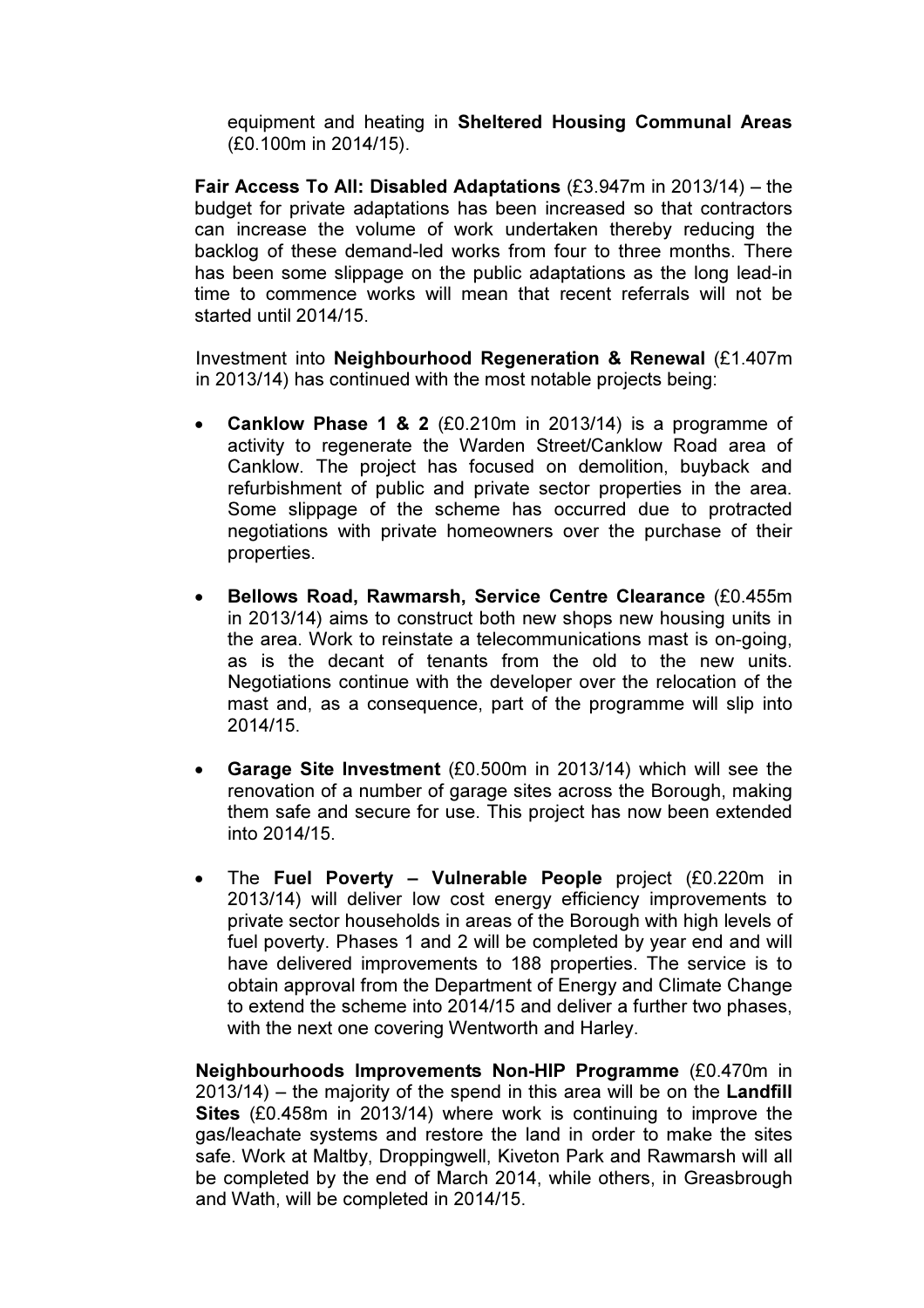# Resources Capital Programme 2013/14 to 2016/17

The Council continues to invest in its ICT infrastructure as part of its ICT Strategy, with £2.859m expected to be spent in 2013/14 and a further £2.320m in the ensuing years. The Strategy is focussed on ensuring the Council is able to support effectively the services it delivers and promote new, innovative, ways of working that will result in greater efficiencies and effectiveness. The most notable projects are:

- o Developing Customer Access and On-line Self Service. Making customers' data available on-line in a secure way to improve customer service and realise efficiencies by moving transactions from more expensive contact channels.
- o Upgrading Key Financial Management Systems to support ongoing improvements to the Council's financial management capability.
- o The Electronic Document Records Management project, designed to enable staff to access the information they need to do their jobs from any location and to reduce the amount of paper document storage.
- $\circ$  The Migration of The Council's Data Network to new suppliers and the deployment of new networking equipment, enabling continued delivery of broadband services.

# 7.3 Funding of the Programme

 The table shown below outlines the funding strategy associated with the schemes profiled above and detailed in the Appendices 1 to 4.

| <b>Funding</b>                           | 2013/14<br><b>Revised</b><br><b>Estimate</b> | 2013/14<br><b>Variance</b><br>from<br>Last | 2014/15<br><b>Estimate</b> | 2014/15<br><b>Variance</b><br>from<br>Last | 2015/16<br><b>Estimate</b> | 2015/16<br>Variance<br>from<br>Last | 2016/17<br><b>Estimate</b> | 2016/17<br>Variance<br>from<br>Last |
|------------------------------------------|----------------------------------------------|--------------------------------------------|----------------------------|--------------------------------------------|----------------------------|-------------------------------------|----------------------------|-------------------------------------|
|                                          |                                              | <b>Report</b>                              |                            | Report                                     |                            | <b>Report</b>                       |                            | <b>Report</b>                       |
|                                          | £m                                           | £m                                         | £m                         | £m                                         | £m                         | £m                                  | £m                         | £m                                  |
| Grants &<br>Contributions                | 37.757                                       | $-1.795$                                   | 27.897                     | $+4.709$                                   | 5.063                      | $-0.173$                            | 4.013                      | $-0.173$                            |
| Supported<br>Borrowing                   | 0.186                                        | $+0.186$                                   | 0.000                      | 0.000                                      | 0.000                      | 0.000                               | 0.000                      | 0.000                               |
| Unsupported<br>Borrowing                 | 8.890                                        | $-2.319$                                   | 11.363                     | $+3.764$                                   | 10.679                     | $+0.920$                            | 1.720                      | $+0.550$                            |
| <b>Usable Capital</b><br><b>Receipts</b> | 2.123                                        | $+0.308$                                   | 1.246                      | $+0.464$                                   | 0.332                      | 0.000                               | 0.332                      | 0.000                               |
| <b>Major Repairs</b><br>Allowance (HRA)  | 19.780                                       | $-1.257$                                   | 21.373                     | $+1.349$                                   | 20.664                     | 0.000                               | 20.664                     | 0.000                               |
| Revenue<br>Contributions                 | 9.048                                        | $+0.266$                                   | 8.548                      | $+0.793$                                   | 6.039                      | 0.000                               | 6.087                      | 0.000                               |
| Total                                    | 77.784                                       | $-4.611$                                   | 70.427                     | $+11.079$                                  | 42.777                     | $+0.747$                            | 32.816                     | $+0.377$                            |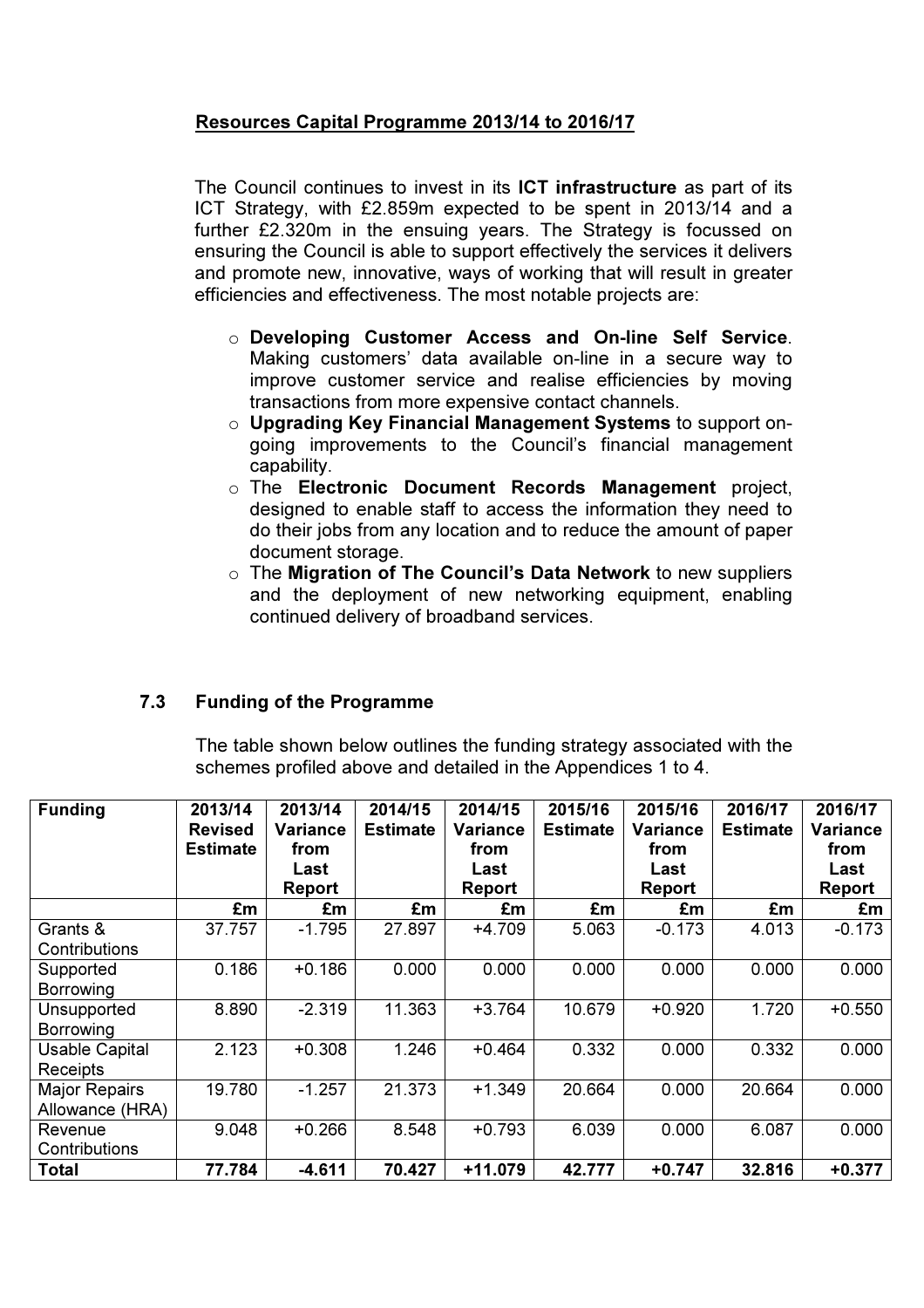# 7.4 Amount of Capital Expenditure on a Ward Basis

The table shown below shows the expenditure associated with the schemes profiled above, and detailed in the Appendices 1 to 4, on a Ward basis.

| <b>Ward</b>        | 2013/14 | 2013/14  | 2014/15         | 2014/15         | 2015/16         | 2015/16       | 2016/17         | 2016/17         |
|--------------------|---------|----------|-----------------|-----------------|-----------------|---------------|-----------------|-----------------|
|                    | Outturn | Variance | <b>Estimate</b> | <b>Variance</b> | <b>Estimate</b> | Variance      | <b>Estimate</b> | <b>Variance</b> |
|                    |         | from     |                 | from            |                 | from          |                 | from            |
|                    |         | Last     |                 | Last            |                 | Last          |                 | Last            |
|                    |         | Report   |                 | <b>Report</b>   |                 | <b>Report</b> |                 | Report          |
|                    | £m      | £m       | £m              | £m              | £m              | £m            | £m              | £m              |
| Anston &           | 0.175   | $+0.015$ | 0.088           | $+0.052$        | 0.036           | 0.000         | 0.036           | 0.000           |
| Woodsetts          |         |          |                 |                 |                 |               |                 |                 |
| <b>Boston</b>      | 1.723   | $-1.668$ | 7.697           | $+2.212$        | 0.379           | $+0.345$      | 0.009           | $-0.025$        |
| Castle             |         |          |                 |                 |                 |               |                 |                 |
| <b>Brinsworth</b>  | 1.013   | $-1.983$ | 3.260           | $+2.632$        | 0.035           | 0.000         | 0.035           | 0.000           |
| & Catcliffe        |         |          |                 |                 |                 |               |                 |                 |
| Dinnington         | 0.348   | $-0.002$ | 0.037           | 0.000           | 0.036           | 0.000         | 0.036           | 0.000           |
| Hellaby            | 2.207   | $+0.351$ | 0.014           | $-0.038$        | 0.014           | $-0.038$      | 0.014           | $-0.038$        |
| <b>Holderness</b>  | 4.401   | $-0.106$ | 0.768           | $+0.387$        | 0.031           | 0.000         | 0.031           | 0.000           |
| Hoober             | 0.448   | 0.000    | 0.014           | 0.000           | 0.014           | 0.000         | 0.414           | 0.000           |
| Keppel             | 0.153   | 0.000    | 0.035           | $-0.021$        | 0.035           | $-0.021$      | 0.035           | $-0.021$        |
| Maltby             | 7.404   | $+0.583$ | 0.068           | $+0.048$        | 0.020           | 0.000         | 0.020           | 0.000           |
| Rawmarsh           | 1.039   | $-0.130$ | 1.200           | $+0.112$        | 0.033           | $-0.018$      | 0.033           | $-0.018$        |
| <b>Rother Vale</b> | 0.131   | $-0.152$ | 0.251           | $+0.228$        | 0.019           | $-0.004$      | 0.019           | $-0.004$        |
| Rotherham          | 0.553   | 0.000    | 2.867           | $+0.207$        | 2.651           | $-0.009$      | 0.051           | $-0.009$        |
| East               |         |          |                 |                 |                 |               |                 |                 |
| Rotherham          | 0.300   | 0.000    | 0.042           | 0.000           | 0.042           | 0.000         | 0.042           | 0.000           |
| West               |         |          |                 |                 |                 |               |                 |                 |
| Silverwood         | 0.403   | $+0.253$ | 0.018           | $-0.017$        | 0.018           | $-0.017$      | 0.018           | $-0.017$        |
| <b>Sitwell</b>     | 0.096   | 0.000    | 0.017           | $-0.017$        | 0.017           | $-0.017$      | 0.017           | $-0.017$        |
| Swinton            | 0.212   | $-0.251$ | 0.289           | $-0.004$        | 0.039           | $-0.004$      | 0.039           | $-0.004$        |
| Valley             | 3.737   | $-0.671$ | 3.399           | $+1.109$        | 0.032           | $-0.026$      | 0.032           | $-0.026$        |
| Wales              | 4.669   | $-0.134$ | 0.532           | $+0.155$        | 0.827           | 0.000         | 0.027           | 0.000           |
| Wath               | 0.621   | $+0.155$ | 1.430           | $-0.003$        | 0.052           | $-0.004$      | 0.052           | $-0.004$        |
| Wickersley         | 2.369   | 0.000    | 2.861           | 0.000           | 0.034           | 0.000         | 0.034           | 0.000           |
| Wingfield          | 0.170   | $+0.001$ | 0.059           | $-0.016$        | 0.014           | $-0.016$      | 0.014           | $-0.016$        |
| All Wards          | 45.612  | $-0.872$ | 45.481          | $+4.053$        | 38.399          | $+0.576$      | 31.808          | $+0.576$        |
| <b>Total</b>       | 77.784  | $-4.611$ | 70.427          | $+11.079$       | 42.777          | $+0.747$      | 32.816          | $+0.377$        |

# 8. Finance

Financial implications are contained within the body of this report. Any revenue implications from the revised programme have been fully reflected in the Council's latest 2013/14 outturn revenue forecast and its updated Medium Term Financial Strategy.